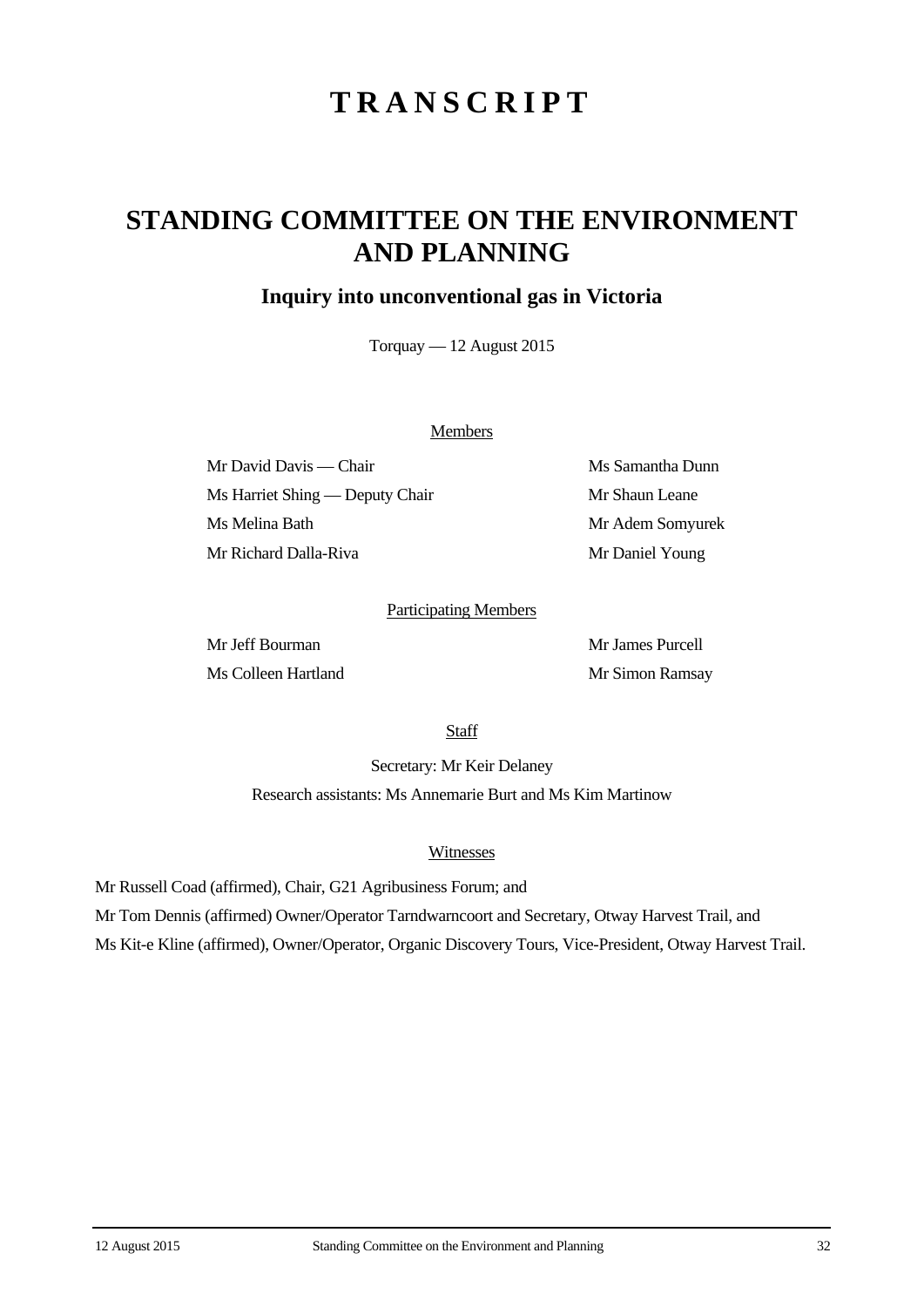**The CHAIR** — Can I perhaps ask Russell or all of you to make a short submission, and then we will follow with some questions.

**Mr COAD** — Thanks for that. Obviously I will be speaking about the G21 Agribusiness Forum. I have circulated some papers. I am not sure if everyone got those, or whether I had enough copies.

**Ms SHING** — We have, thank you.

**The CHAIR** — We are wanting to go on this trail, I have to say.

**Mr COAD** — G21 Agribusiness Forum is a part of the Victorian Agribusiness Council, and you have probably heard from some of our members already, namely Mr Arbuthnot, who is well known to many people throughout Victoria. The purpose of our note today and of our coming to the inquiry is just to highlight the importance of agribusiness to the region. You will see from the paper that there is quite a large organisation through this area. We represent a number of people in the agribusiness economy in the G21 region. Whilst we do not have a lot of knowledge on the processes involved in unconventional gas exploration, we are concerned about the impact it may have on our food and agribusinesses in the region. I have not a lot to say on it apart from the paper that I have provided.

The value of agribusiness throughout the region is quite significant in the number of people it employs, particularly in the manufacturing sector in the Geelong region as well. You may note that on the last page, page 3, we have provided a reasonable breakdown to the best of our knowledge of the number of agricultural businesses throughout the G21 region, and they are quite significant. Some of that other information is to do with the rating system and the farm assessments. It is probably important that you get agricultural businesses off that first part.

**The CHAIR** — Thank you, and thank you for the statistical information as well. My question is a very simple one, and that is: do you believe that if there were significant safeguards over some gas operations through this region that it would necessarily impact on the various agribusinesses and indeed the farm trails?

**Mr COAD** — Certainly from my point of view I believe it would. Not knowing a lot about it, I have listened to some anecdotal evidence from an engineer who recently retired, is living in Geelong and has done a lot of work in that space. He indicated to me that there could be some serious implications if the work is not done properly or if there are no safeguards in place, particularly in terms of some of the extraction processes and the chemicals that are put below the surface. I guess of concern to farmers is the impact on the aquifers below the surface or underground, in particular the water aquifers and the leakage that may occur.

There certainly would be some major concerns about the security and safety aspects in terms of the pollution going into those aquifers. I just note what has happened in Queensland where it is quite a different process, I believe, in terms of the extraction of some of the gases where they actually light the coal seams below surface. Some of the consequences happening as a result of that seem to be quite serious. Whilst I am still in the learning stage, I am highly concerned about the impact it may have on our farming businesses, particularly throughout the region.

**The CHAIR** — Would either of you like to comment?

**Mr DENNIS** — Yes. We are kind of a little separate I guess.

**The CHAIR** — Make your submissions separately, then.

**Mr DENNIS** — If there is a chance to make a presentation, I should do that now.

**The CHAIR** — Yes, please.

**Mr DENNIS** — I just wanted to thank you, Chair, and the committee for this opportunity. I would also like to welcome you to our part of the world. I am sure there are a few who have travelled here and it is their first time to the Great Ocean Road region. I invite you to head up to Moriac, down the Cape Otway Road through to Birregurra, south of Colac and across to Timboon. If you look at this map in front of you, you will see that there are some beautiful, spectacular landscapes and emerging food tourism destinations as well. My name is Tom Dennis. I am a wool grower and tourism operator at Birregurra, and Kit-e Klein is with me today. She runs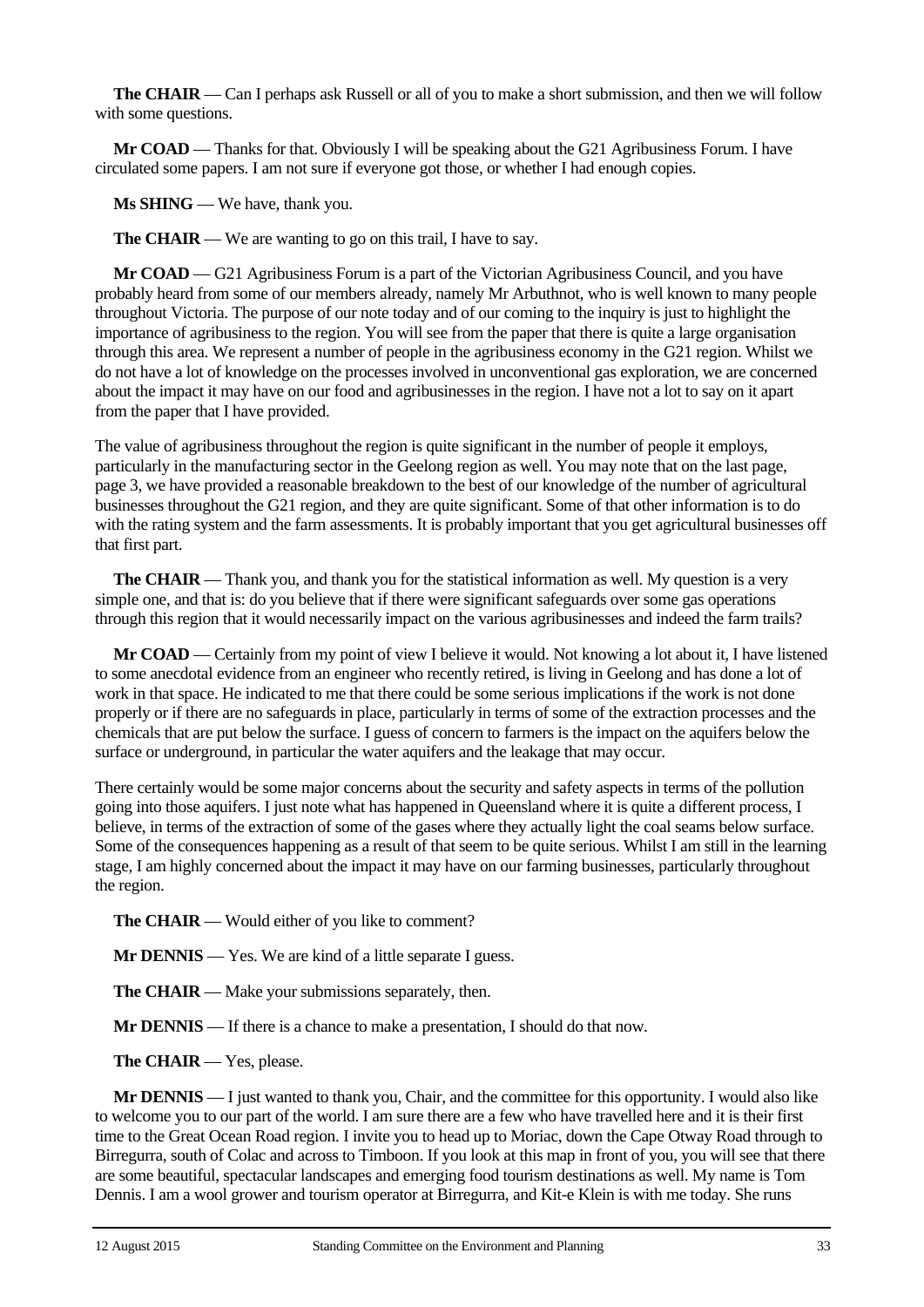Organic Discovery Tours based out of Torquay here. We are representing Otway Harvest Trail today. Otway Harvest Trail is a not-for-profit group of 37 businesses around the Surf Coast, Colac Otway and Corangamite shires. We involve wineries, berry farms, restaurants, farm stays, providores, farm gates and tour operators.

Our concern and the message we would like to pass on on behalf of our members is in relation to three areas that we find concerning with unconventional gas exploration in this region. They are to do with the risk to land productivity, the failure to coexist with the tourism industry and the impact on the domestic and export market demands of the food and fibre industry.

This region really does rely, as Russell said, on agriculture but also tourism, and gas mining risks the success of both of these industries by way of industrialisation of the landscape, contamination and impediment to delivering brand promises. So when we talk about risk to land productivity, we need to guarantee that there is zero pollution and no loss of access to groundwater, to aquifers and also to town water. There are farms and operations that top up from both aquifer and town water in times of low rainfall, and if there were greater competition for these water resources, we would want to make sure that that was not going to impede any of the existing industries.

The experience in other regions with gas mining shows that there is water contamination. I do not, unfortunately, have too much knowledge on that, but it sounds like a lot of other people have testified to that. At the minute, farmers are kind of enjoying average rainfall, but it looks like there is lower rainfall on the horizon. I am sure that there would be a lot more farmers more interested in this particular situation when there is greater competition for water resources. We do not really know quite what is involved with gas mining at this stage, but I think that is something that more people would be conscious of in a time of low rainfall.

The aspect of the tourism industry I want to talk about, and where we sit, is the overlap between agriculture and straight tourism. We classify ourselves as being in the agritourism business, and I just wanted to touch on what that means. I believe agritourism is an essential aspect of Australia's industrial food and fibre industries in that it is kind of the education process associated with marketing Australian food and fibre. It can only really thrive where there is access to a good tourist economy — close to a market — and where there is good-quality produce on offer.

In Australia there are not too many places that are better than where we sit right here. Currently the Great Ocean Road region receives 5 million visitors a year, which makes it one of the best regional destinations in Australia. The promise that tourists get when they come to this part of the world is for a nature experience, with clean and green feelings, and also the developing inland experience is heavily connected to food and produce. There are strategies in most shires to develop tourism along the lines of food and produce-based tourism. The concern is to do with the visual effects to landscape, heavy vehicle traffic, pollution, noise and destruction of the environment. I may have exceeded my time, but in a second maybe I could offer some insight into a tourism investment which is particularly interesting. We are concerned that there is a threat to further investment in regional development and also to jobs.

The last point I would like to just quickly touch on is the question of how gas mining will affect agricultural production and market requirements. In our space, where we have small-scale, niche businesses, they are directly marketing and selling to consumers. This is a growing trend that we see where the integrity of the product really has to stand up. This food movement towards more direct sales is certainly growing, not just here but around Australia and around the world. South-west Victoria has the ingredients to be a future key provider of high-quality and a large variety of foods with high product integrity, similar to regions such as Margaret River, Yarra Valley and King Island.

The concern we have is something like what is playing out right now in the Hunter Valley, where we know that they can produce fantastic food, but their reputation has been damaged. When you think of Hunter Valley food you also think of coal, and you do not think of a fresh, healthy product. So one of the main concerns for us is that reputational damage, and it is that loss of a chance to market as a clean and green destination with fantastic food and fibre. From our point of view, we cannot see the logic in putting two of the most important industries at risk for the sake of an unknown one. Thank you very much.

**Ms SHING** — Kit-e, just before we go on, did you want to say anything?

**Ms KLINE** — Did you want me to continue with Brae?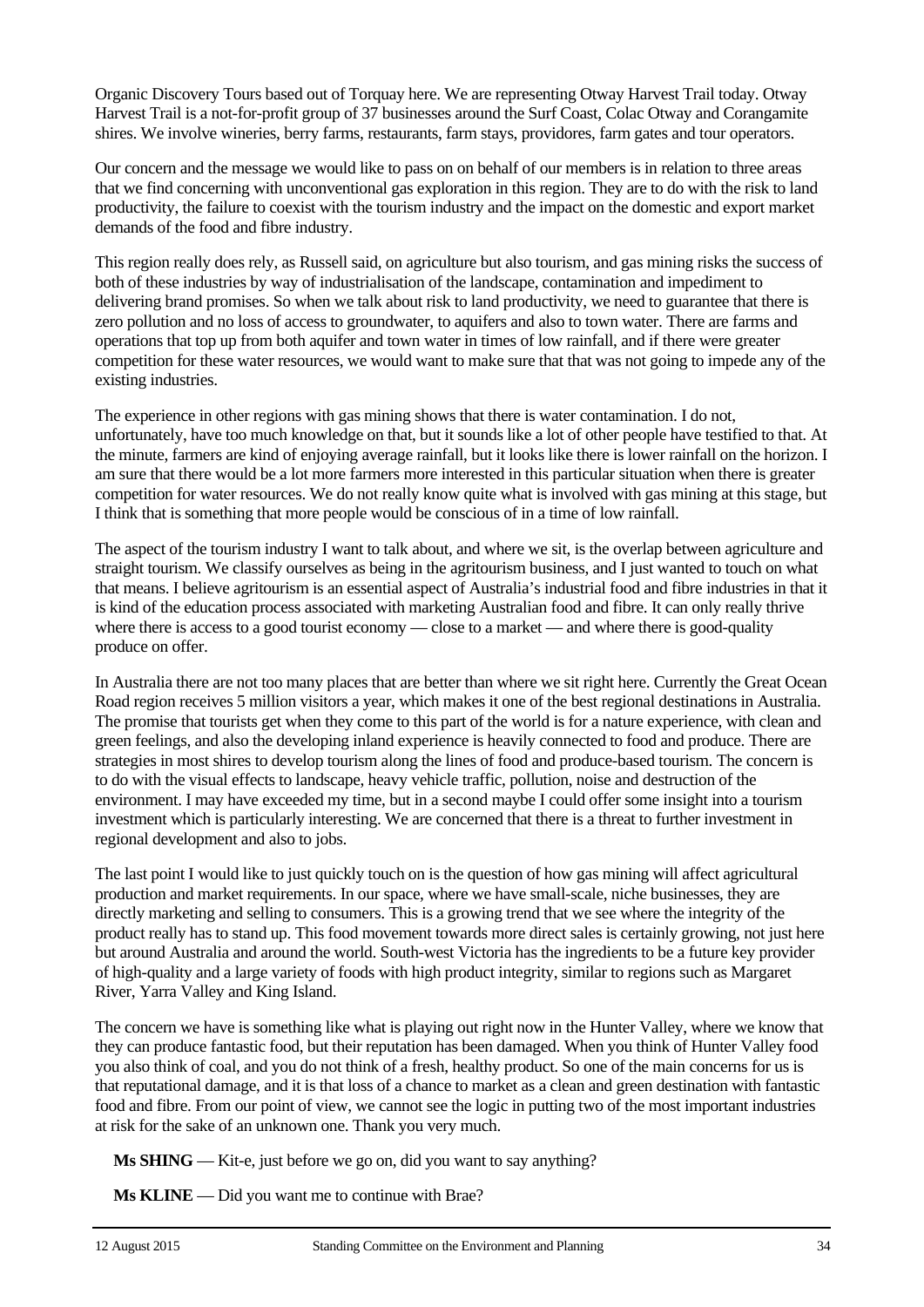**Ms SHING** — Just a quick presentation before we go on to questions.

**Ms KLINE** — Yes. I just wanted to include this information that was given to us from Brae restaurant. I guess their concern is very similar to mine around Organic Discovery Tours, which leads to all the producers on the Otway Harvest Trail and takes people directly to the farm so people can talk about organic and biodynamic farming, so having this environment it is very important to being clean and green.

Brae was established in 2013 as an environmentally sustainable, organic property, growing produce on site for use in their restaurant. The location was chosen for its natural beauty, clean and green image and access to quality primary production. In the past 12 months Brae has been awarded the following accolades, based strongly on our positioning in the market as a sustainable, natural restaurant business with a clean, green image. Like I said, they have won various awards over the last 12 months: Time Out Melbourne food awards restaurant of the year; the *Age Good Food Guide* 2015 restaurant of the year; no. 87 in the world's best restaurants; fourth in Australia in Fairfax Australia's top restaurants, 2015; and the list goes on.

In the 12 months to July 2015, 9300 people visited Brae, most of whom stayed in the region overnight. Reservations are currently up from the previous year by 20 per cent, with 11 160 visitors expected this year. Brae is expected to contribute more than \$3 million to the economy this financial year. We do not see how this will continue to be sustainable if the environment we are living in is degraded to the point where we are no longer able to fulfil our promise to visitors of a clean, green environment free from noise pollution and the visual eyesores of heavy industry, and I guess the same goes for my tours as well, because it is Organic Discovery Tours. It will destroy the reputation of our region, which is well known for producing really good organic and biodynamic produce.

**Ms SHING** — Thank you very much. Just following on from that and from the presentations that the three of you have made, one of the things that seems to be very clearly a theme in what you have talked about is reputational risk. That is something we have heard significant evidence on from witnesses in other hearings in Melbourne and also in Gippsland insofar as primary production and agribusiness is concerned. With that in mind, is there — and I would welcome any observations from you — in your estimation any way to safeguard reputational risk whilst having an onshore gas exploration industry that you can see as enabling your businesses and your priorities to coexist?

**Mr DENNIS** — I am going to say it is not a discussion that I have had with many of our members. I guess the one fact that people are concerned about is definitely outlining the inputs to aquifers and understanding catchments so that if there were to be any kind of onshore gas mining, it be outside of, I guess, regions or areas where they are trying to maintain a certain reputation. But it is hard to imagine how, from a consumer's point of view, you could separate the two.

**Ms KLINE** — I guess going on from that, it is not just about reputation. I have done a lot of reading and research in relation to this and, I guess, the contamination of water, soil and air quality. I do not see how we can coexist. They are two very different things.

**Mr COAD** — Obviously we have not had that at-length discussion either, because we sort of range into a lot of other areas as well. I guess the thing about our region, the G21, is that it is pretty assured as a very productive food bowl area, because of its climate and its proximity to the southern part of Australia. So we see it as being very vital for our region — the actual food that we can produce in regular and increasing amounts as well. We would not like to see it being compromised by issues that may have an impact on our futures or our ability to be able to produce clean and green food into the future as well, particularly with some of the opportunities into south-east Asia, China and India alike as well.

**Ms SHING** — Thank you. That is very helpful.

**Ms BATH** — With respect to agribusiness and your region here, you have identified that you have both small niche markets and larger, potentially, overseas markets that range from dairy of goat variety to dairy cows to a whole raft of things. Not all farmers or landholdings will have the same view entirely. If this were to go ahead — and that is a big if — the question of farmers' right to veto I think is one that I would like for you to comment on. If one farmer said, 'Yes, I am happy to have it on my land', and 7 kilometres down the road the other guy said no, or in that vicinity, how do you think that could play out? Do you agree with right to veto? How do you see that playing out in this region?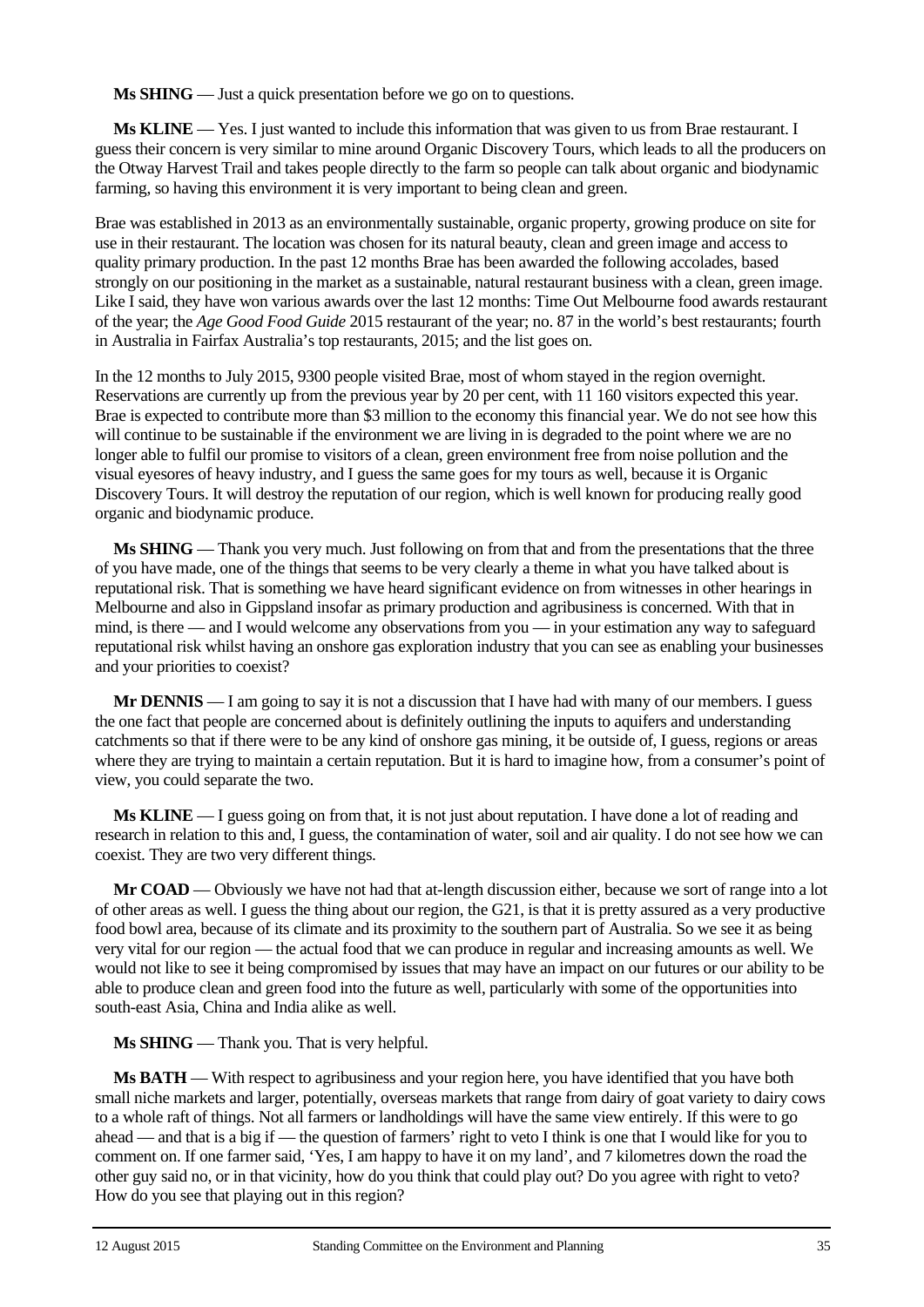**Mr DENNIS** — It is a great question. I think you can probably imagine how that would play out, when one landholder is almost pitted against another one, when the repercussions are seemingly so large. I guess we are lucky in the Birregurra area where there just seems to be an overall consensus that nobody would actually open their gate. I could not imagine a kind of positive, collaborative mood where farmers would be willing to work with each other when there was such a discrepancy of point of view, I suppose. I am not quite sure how to answer that one.

**Mr COAD** — It is certainly an interesting question. Whether it is a gas field or whether it might be a wind farm, we are seeing that in our area now, the divisions within the region. Where it is a wind farm, if you have got the wind farm, well and good, but if you are next door to it, you do not get any benefit at all. I cannot see this being much different to that in a lot of circumstances. Obviously it might only involve one or two landholders, but where the wind farm embraces a fairly large area. I can speak from experience myself because we actually host the Portland transmission line through our property. I recall when it was being built a number of years ago there was a fair amount of opposition to that project happening, particularly in our region. It is very clever how they do it, but they always do it, don't they? They put three or four suggested routes through. When there were three routes going, there was a whole band of people totally opposed to the whole thing, and once they decided which particular route it was going to take, all those other people dropped off because they were not affected. It is the same issue, really. That is ongoing; we have still got the transmission line there. We got a compensation figure, which was not all that great.

**The CHAIR** — Shaun is in favour of transmission lines, given his previous employment.

**Mr LEANE** — I do not know if being an electrician actually affords that. I am interested, because of the importance of the nature of the people you all represent on that side of the table, and, Russell, you touched on it — as far as the coal seam gas exploration, you do not know a lot about it. Getting back to the importance of the people you represent, the proponents of the explorations — i.e. the oil companies or the gas companies have they engaged you at all?

**Mr COAD** — No, not to my knowledge obviously. We have got some agribusinesses in our region that would be fairly large users of power or some forms of energy, so that is why we do not have a fixed view on it or a firm view on it. We have got to try and represent it as best we see it to our members, and we understand the need for energy, the need for it and the logic behind it, but certainly, yes, we do not have a firm view in that area.

**Mr LEANE** — Yes. I just find it interesting they have not tried to engage you, that is all, if that is the case.

**Mr COAD** — Yes. As you are probably aware, there are a lot of big agribusinesses in the region — Geelong woodchipping, and in the Golden Plains shire we have Happy Hens, 4 million eggs a week, and a number of large free-range piggeries that are relying on some form of water for their operations, and also the chicken industry as well. Turi Foods in Geelong process 100 000 birds a day or something like that, some massive amount of birds. They are all coming out of our region, so it is quite significant.

**Mr DALLA-RIVA** — It is a question I asked the Committee for Gippsland, and you may not be able to answer this, Russell. You have got G21, which is designed to encourage economic development, growth, jobs, a whole range of activities. I am just trying to work out — and you may not be able to answer this — was there not anyone within the G21 environment that said that this would be actually good for the economic development of the region, or are we just getting the one side from the agribusiness? I would understand fully why there would be opposition to it, but I am trying to get exactly the feel for G21 generally about supporting coal seam gas.

**Mr COAD** — It is probably out of my scope, but I guess like everyone I can add an opinion about it. Certainly we all understand the importance of economic development and the benefits it all brings to the economy, and all forms of energy are part of that, so it is a pretty complex area. But I think we understand that we have got to have energy, and wherever it comes from, I suppose that is the issue for you guys to work out. I think — and I might have raised it before — the issue of compromising our food security is a major concern, and I think there are other ways and means around it where we can expand our businesses without putting our food security, our producing areas at risk.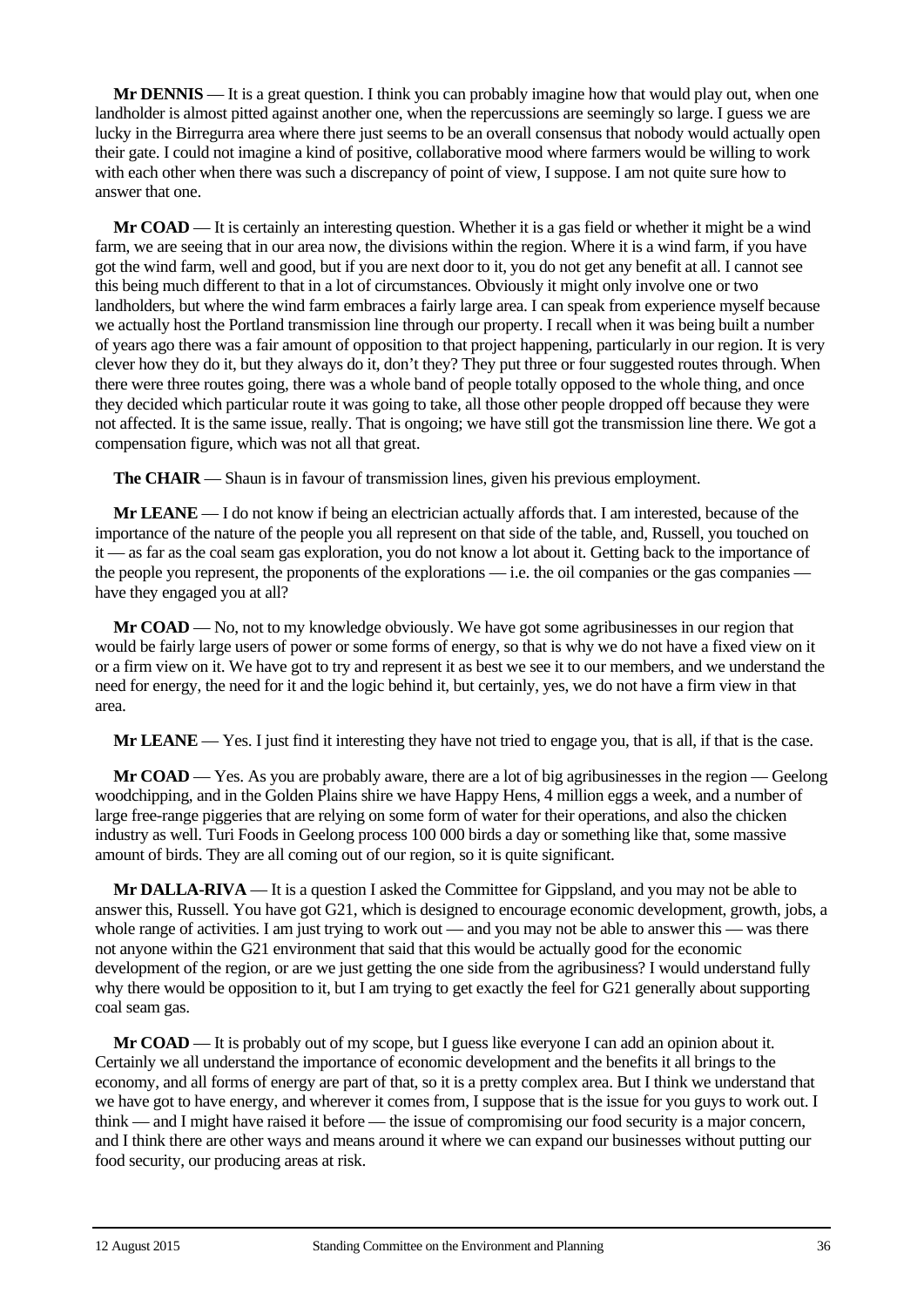**Ms KLINE** — I am a participant in the Leaders for Geelong program, and I am very aware of economic development and the future of the region as well. I think the three main industries that are looking to be really positive in this region are agritourism, renewable energy and the health and wellness industry. I can represent myself with my tours and also the Otway Harvest Trail. In saying that, it is health and wellness through looking at nutrition, connection to land, reconnecting people to nature and also allowing people to come down to the region and experience the outdoors. I think there is economic development in these three areas that could provide positive outcomes for the region.

**Ms DUNN** — Thank you, everyone, for your submission today. It is clear from the submitters that the absolute key drivers are agriculture and tourism, and the interplay as well between those. What I am wondering is whether you have had the opportunity or are aware of any other areas that may have a similar blend of industries or quite significant tourism industries that have seen the introduction of unconventional gas and what impacts that might have had on those local economies. I am just wondering, is there any knowledge of it coming in elsewhere and what happened as a result of that?

**Mr DENNIS** — I wish I had some answers for you. I was sitting in here before thinking, 'I wish we had more time to invest in research into this', and that was exactly one thing that I wished we had more time to do. Unfortunately, we are all kind of really tied down in scratching a living and making our businesses work.

**Ms DUNN** — Well, you are running a business.

**Mr DENNIS** — Yes, and to take a couple of days out to madly put together a presentation to say, 'We don't know much, but we know this is not right', is the only step we can make at this stage, but I certainly appreciate what you are saying there — that it would be good to have a handle on how other regions have fared with this.

**Ms KLINE** — I was just going to say some of the readings and research that I have done in the lead-up to this said that there was some regret with people going ahead with it, and some of the promises that were made were not followed through. Also the depletion of our Indigenous lands, natural resources and natural habitat they have been affected — but also contamination of water, soil and air quality has been the result of this happening in other regions.

**Mr RAMSAY** — My question is perhaps in the same vein as Richard's in relation to evidence we have heard from Gippsland where the committee for East Gippsland said there are opportunities for coexistence between investment in onshore gas exploration and protection of other industries. The G21 is made up of a whole lot of councils, from which we have heard much evidence this morning, which have indicated that they are opposing onshore gas exploration or at least want a moratorium until the science clearly defines what the risks are.

The Victorian Agribusiness Council, in fact, has a different view about potential coexistence, Russell, which is where Alex Arbuthnot gave evidence to us in Gippsland. Even the VFF was divided on whether they would support a five-year moratorium with a right of veto for farmers. There must be some in the community who do see opportunities for coexistence. I am just wondering, from your organisation, the agribusiness part of it, do you see any opportunity for coexistence at this stage or potentially down the track?

**Mr COAD** — I think there would be an opportunity. We would like to be able to maybe go back to our members and canvass them and get some opinions on what is involved, but certainly I think there may be an opportunity. We could canvass some of our bigger agribusiness players and see what their thoughts and views are. I just happened to catch Andrew Robb today briefly at the press club luncheon. He talked about farming and mining and some of these businesses that have coexisted for a long time. Obviously this is a little bit different, because it is unconventional or non-conventional, so I suppose there are some risks involved in that that we do not really know about. But certainly I think there would be members in our organisation who may support the opportunity that could arise.

**Mr RAMSAY** — Can I just clarify, I am not advocating it being next to the Brae Restaurant or at the back of it. Obviously there are areas where clearly it would not be accepted, but I am just interested in your point of view.